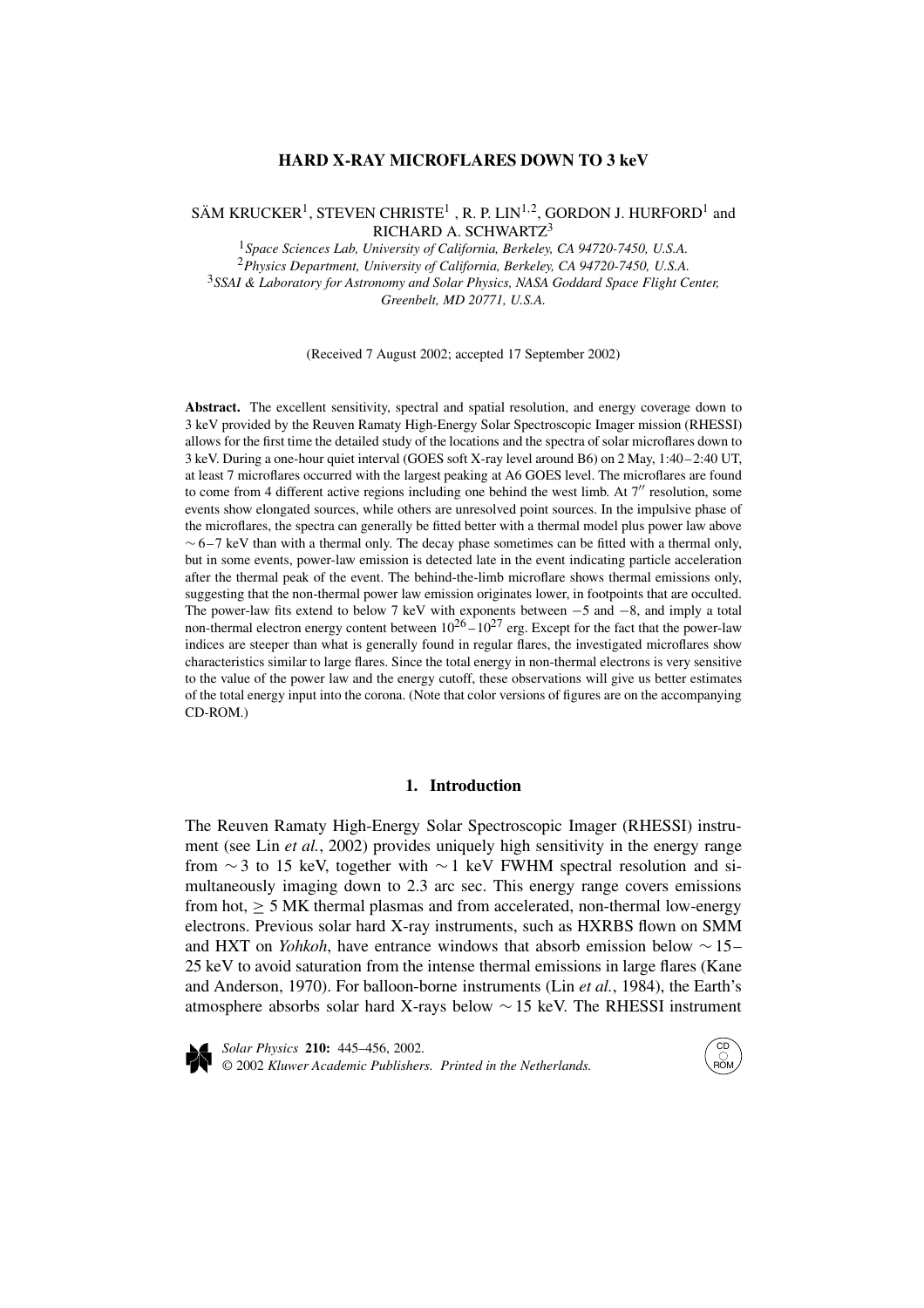accommodates medium and large flares by automatically inserting shutters in front of detectors to absorb low-energy photons and avoid saturation. Instruments designed to measure solar flare soft X-rays generally have very small effective areas above ∼ 3 keV. The instrument most comparable to RHESSI in this energy range, the Hard X-ray Imaging Spectrometer (HXIS) on the *Solar Maximum Mission*, provides effective areas of  $\sim$  0.7 mm<sup>2</sup> at  $\sim$  3.5 keV rising to  $\sim$  7–26 mm<sup>2</sup> at  $\sim$  10 –15 keV (Van Beek *et al.*, 1980). For comparison RHESSI, with shutters out, has an effective area of  $\sim$  10 mm<sup>2</sup> at  $\sim$  3.5 keV, rising rapidly to  $\sim$  250 mm<sup>2</sup> at 5 keV and  $\sim$  3500 mm<sup>2</sup> at 10–15 keV; a factor of  $\sim$  14 to >130 times larger. Thus, the RHESSI observations from  $\sim$  3 to 15 keV with the shutters out can provide new information on low-level energy releases, whether they result in heating of hot thermal plasmas or in the acceleration of low-energy electrons.

It is evident from previous observations that the Sun releases energy in transient outbursts, ranging from major flares ( $\sim 10^{32} - 10^{33}$  ergs) down to microflares and even nanoflares, with the frequency of the releases increasing as the energy released decreases (see discussion in Aschwanden *et al.*, 2000). For flares, the energy releases often appear to be dominated by accelerated ∼ 10s of keV electrons and sometimes ∼ 1 MeV nucl−<sup>1</sup> ions. Hard (*>* 20 keV) X-ray microflares, tiny bursts with ∼ 1027 to 1028 ergs in *>* 20-keV electrons, were discovered with a balloonborne instrumentation to occur on average once every  $\sim$  6 min near solar maximum (Lin *et al.*, 1984), leading to speculation that the energy released in accelerated electrons, summed over HXR bursts of all sizes, might contribute significantly to the heating of the active corona.

Lin, Feffer, and Schwartz (2001) investigated HXR microflares at lower energies using the BATSE SPEC detectors on the Compton Gamma-Ray Observatory, whose thresholds were occasionally set as low as 8 keV. They found that only one third of all non-thermal (hard spectra unlikely to be thermal) events detected above 8 keV are observed above ∼ 25 keV. Additionally, the generally steep HXR spectra (power-law fits with exponent of  $3-7$ ) reveal that most of the flare energy is in the non-thermal electrons at lowest energy. Furthermore, the similarity of frequency vs. energy release distribution of these *>* 8 keV bursts to that of active-region transient brightenings (ARTBs) seen in soft X-rays by the *Yohkoh* SXT instrument (Shimizu, 1995) suggests that these accelerated electrons may provide the energy for ARTBs. Here, the first RHESSI spectra and images of microflares detected above 3 keV are presented and discussed.

#### **2. Data Analysis**

Standard RHESSI software (Hurford *et al.*, 2002) was used to analyze data. First, GOES and RHESSI data were searched for times with low solar activity when both shutters were out; the shutters (Lin *et al.*, 2002) suppress the response below 10 keV by a factor of 50 or more. Then, the microflares were identified and a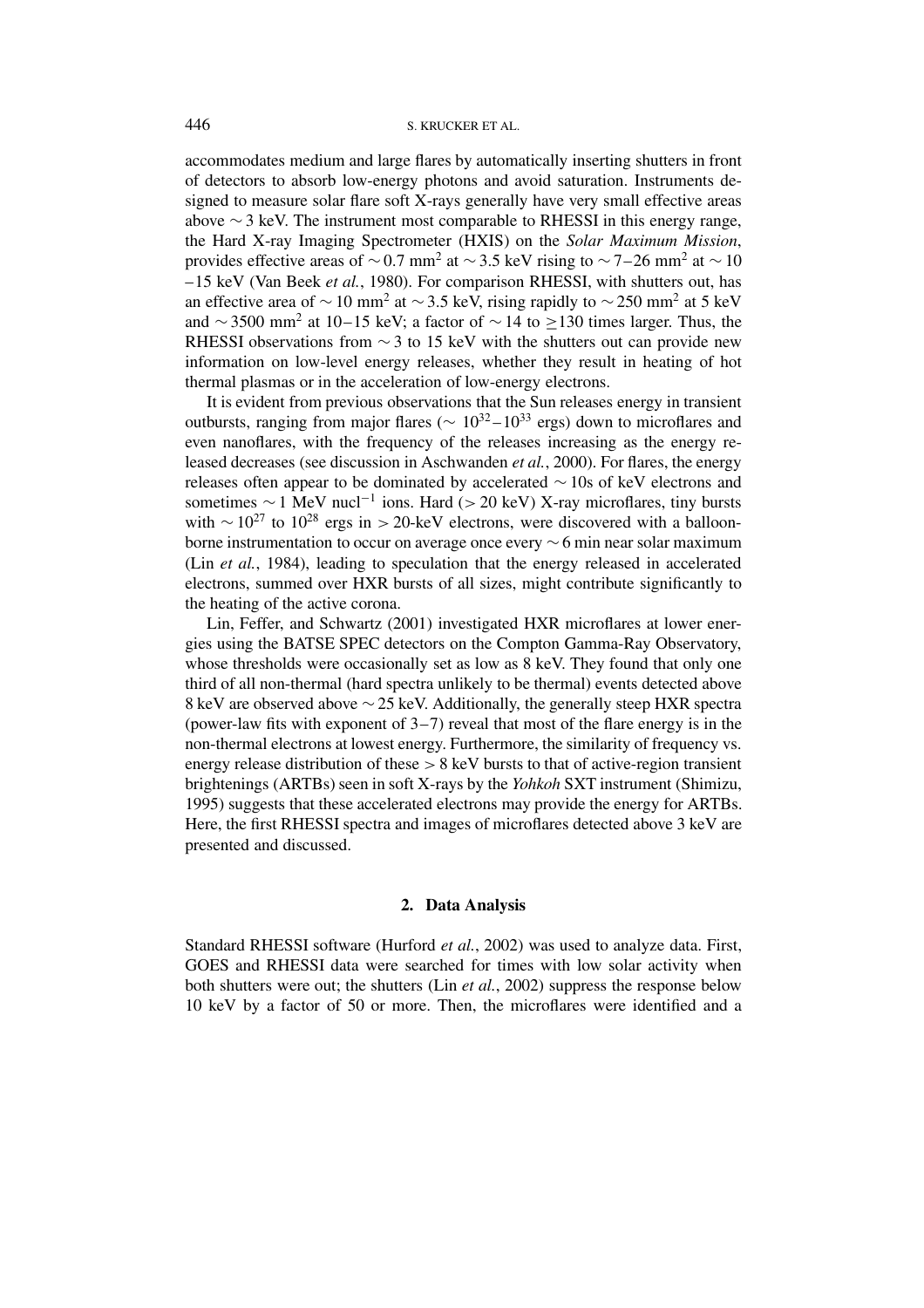

*Figure 1.* RHESSI and GOES X-ray observations during times of low solar activity. Around one hour of observations are shown corresponding to one RHESSI day. The *vertical dashed lines* give the sunrise and sunset, respectively. *From top to bottom*: softer and harder GOES channel plotted in a linear scale, the RHESSI X-ray total uncalibrated counts between 3 and 12 keV, and the RHESSI count spectrogram plot (background subtracted). The microflares studied in detail are marked with numbers (for color version of figures see the accompanying CD-ROM).

full disk image of each microflare was made with a resolution of  $\sim 60''$  to obtain the centroid position. In a second step, cleaned images of each microflare around the flare position are made using higher resolution. Since grid 2 (4 arc sec) has a  $\sim$  20 keV threshold, these images are reconstructed with 7" resolution (grid 3). Initial imaging with the finest resolution (2.3 arc sec) by grid 1 did not improve the image, suggesting no structures at the 2" level. However, more analysis is needed.

The spectra shown here are produced using the SPEX software package. Energy bins corresponding to the FWHM resolution of 1 keV are used. The relatively low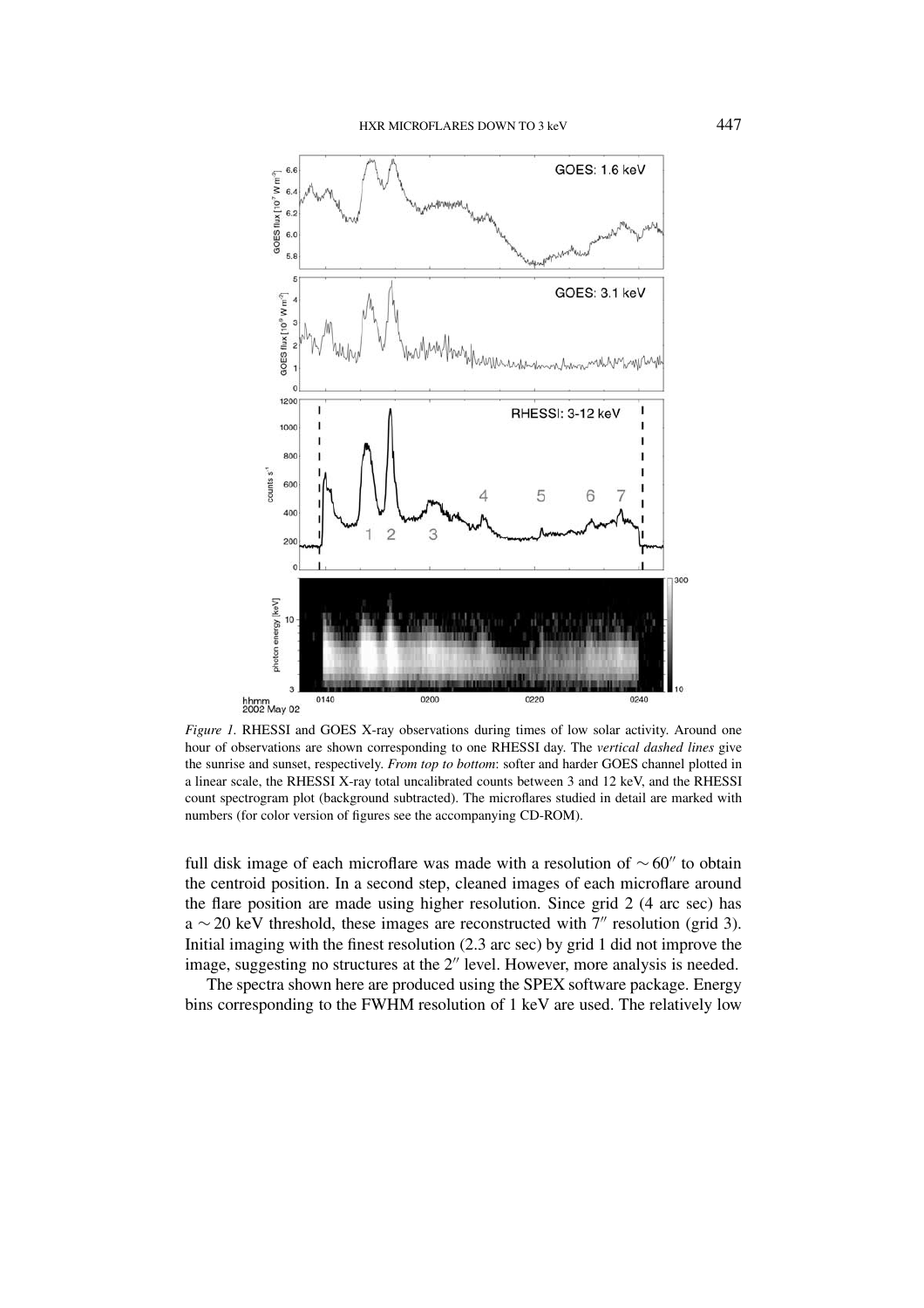number of counts and the absence of a wide range in energy where non-background counts are detected make fitting of the microflare spectra challenging. Microflares are typically seen from 3 keV up to 15 keV, giving 12 data points to fit. Additional complications are given by the iron line at 6.7 keV (cf., Tanaka *et al.*, 1984) that are ignored in this preliminary study. Furthermore, the fitted parameters depend on the background subtractions. Generally, the total pre-event background – instrumental, non-solar, and solar background – are subtracted before fitting the spectra. This is appropriate if the pre-event contribution of the flaring source can be neglected, but inappropriate if the flaring loop is already contributing significantly to the pre-event emission. One way to distinguish these two scenarios is to image the pre-event emission. If the pre-event emission is coming from a different location than the flare site, then the total pre-event background should be subtracted. If not, subtracting the background spectra observed during RHESSI night might give better results. The background subtractions used in this paper are still preliminary and more investigations are needed (see also discussion in Benz and Grigis 2002). The spectra shown in Figure 4 are obtained by subtracting the night time background for microflares 1 and 2 and the pre-event background for microflare 3.

Two models were fitted to the derived spectra and compared: (a) a thermal fit only, (b) a thermal fit plus a non-thermal power law. (For a discussion on a double thermal model see Benz and Grigis (2002, this issue.) The thermal fit contains only two parameters, temperature and emission measure; the thermal plus non-thermal fit has three more parameters: the power law exponent, the low energy cutoff below which the non-thermal spectrum is assumed flat, and the intensity. There are clear cases when a thermal alone does not fit the data at all, as often observed in the rise phase of an event; or when the thermal alone already fits the data well enough. The less clear cases are when the thermal fit gives only moderate agreement with the data and an additional non-thermal fit provides smaller residuals; but often the derived power law index is very steep with values around 10.

The derived power-law exponent is reasonably accurate, giving consistent values within  $\pm 0.5$ , even when using different values for the subtracted background. At lower energies where the thermal is fitted, the uncertainties are introduced mostly by the selection of the background as described above. At energies above  $\sim$  10 keV, the component of the pre-event solar background is smaller than the non-solar background and the selection of the solar background is less critical. Therefore, the derived values for the temperature and emission measure from the thermal fit are more uncertain and still preliminary. The accuracy of the derived temperatures is estimated to  $\pm 2$  MK from multiple fitting of the same events with different background subtractions and different initial guesses of parameters. Subtracting the solar pre-event background gives generally higher temperatures (up to  $\sim$  2 MK) than subtracting the background observed during night. The accuracy of the logarithm of the emission measure is around  $\pm 0.5$  and is inversely correlated to the error in temperature. For the largest microflares that produce a clear enhancement in both GOES channels, independent temperature estimates can be derived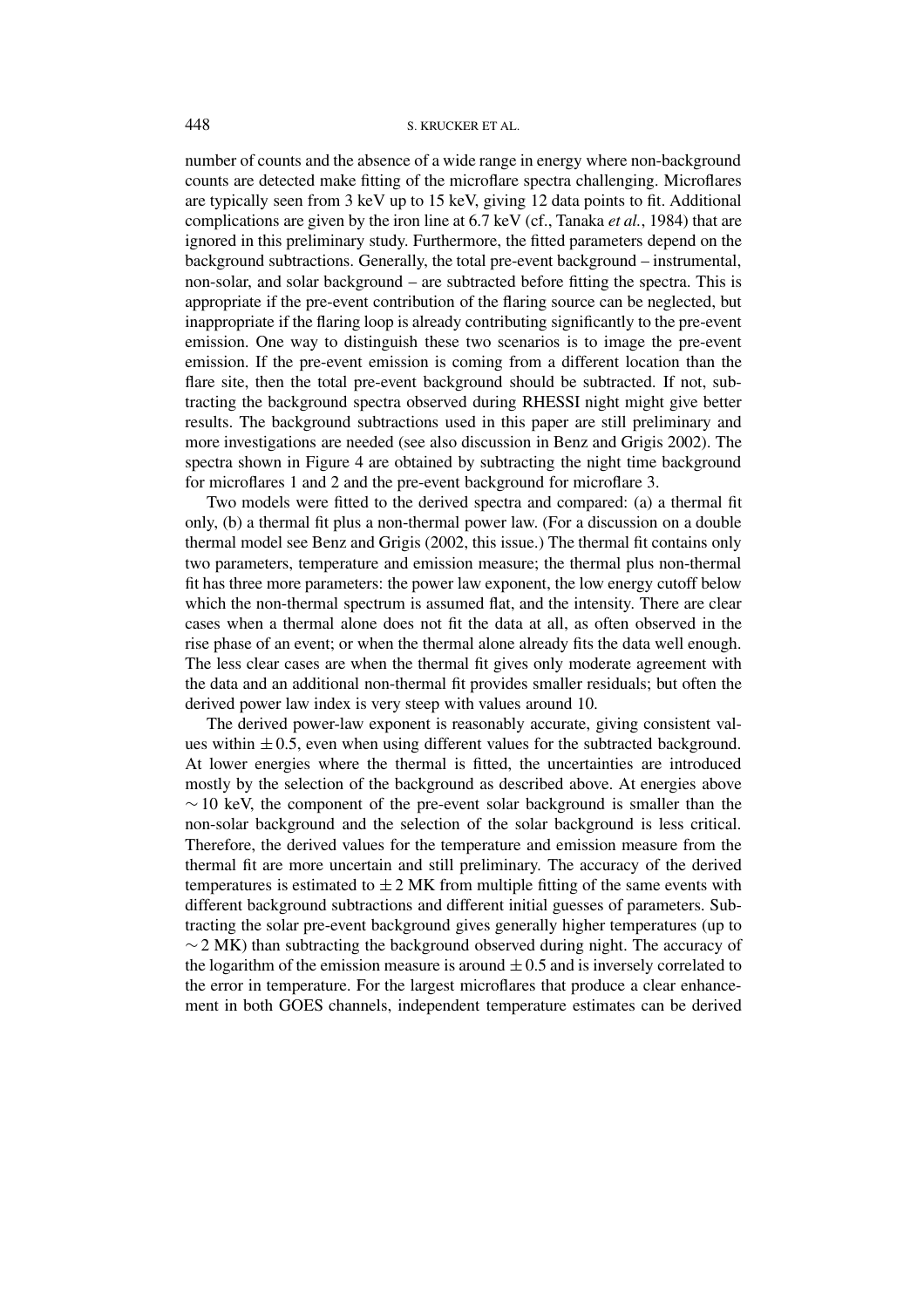

*Figure 2.* The locations of the 7 microflares marked in Figure 1 are shown on an MDI magnetogram.

using the ratio of the two GOES channels. The derived temperatures from GOES are generally smaller but roughly consistent within the error estimates given above.

### **3. Observations**

One orbit of RHESSI data is shown here as an example of microflare activity seen down to 3 keV (Figure 1). The time period selected is 2 May 2002, 01:40–02:40 UT, with a GOES soft X-ray background level around B6. The same time interval is also discussed by Benz and Grigis (2002). During this period, at least 7 microflares could be easily identified (marked with numbers in Figure 1). A number of even smaller transient increases – e.g., at 02:04, 02:19, 02:27, 02:32, and 02:36 UT – appear to be significant in the  $3-12$  keV count rates. After subtracting the GOES background flux, the largest microflare has a peak GOES soft X-ray classification of A6, while the smallest of the 7 microflares is around A0.1,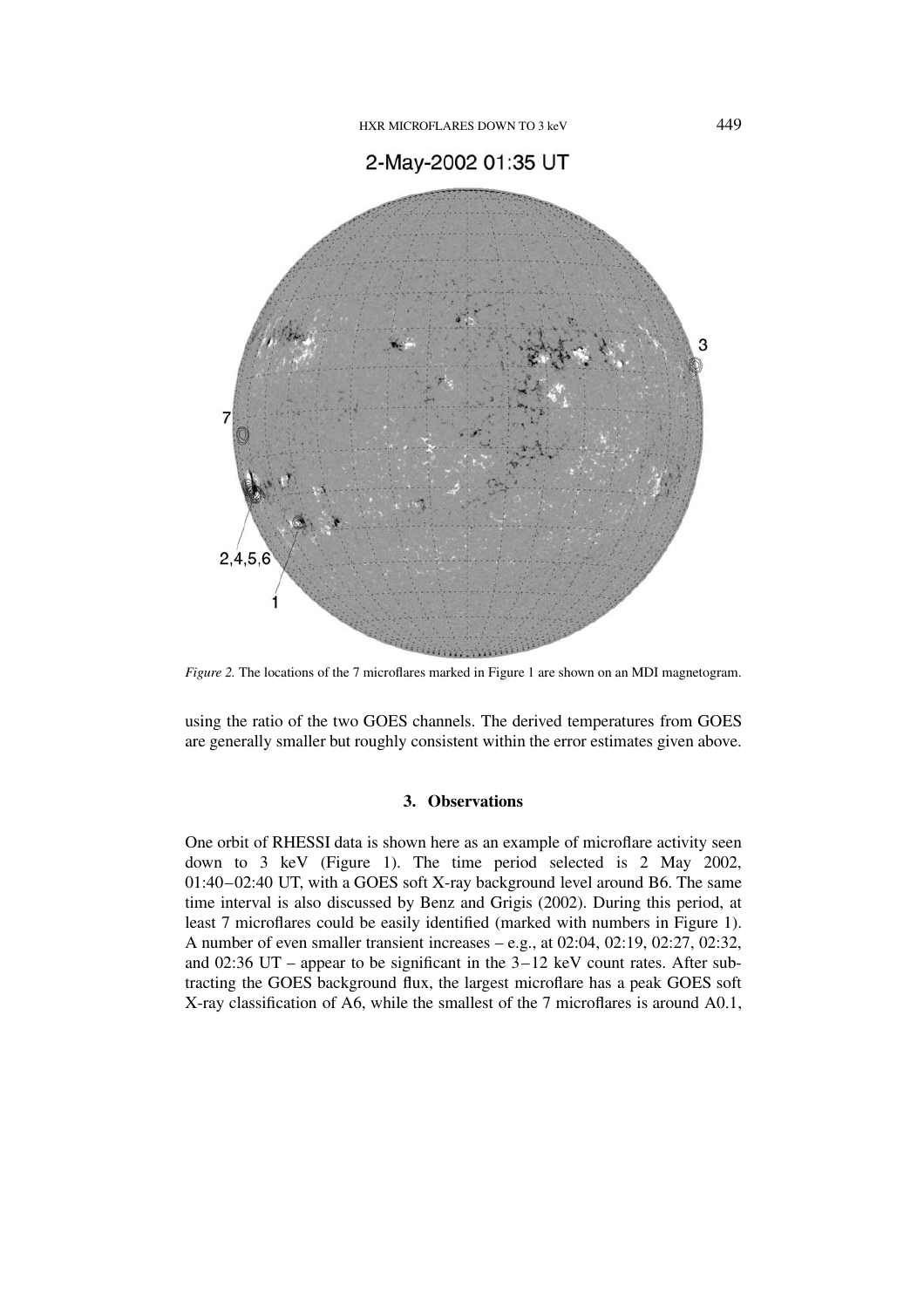

*Figure 3.* Zoom of Figure 2 showing the 4 microflares occurring in AR 9934 with 7'' resolution.

hardly detectable above the GOES background. Compared to the GOES survey of flare sizes reported by Feldman *et al.* (1996), the largest microflare presented here corresponds to the smallest flares presented in their study.

# 3.1. MICROFLARE IMAGING

Figure 2 shows cleaned images of the microflares numbered in Figure 1 superimposed on a full-disk MDI magnetogram. All the HXR microflares analyzed so far are found to originate from active regions. The 7 microflares outlined in Figure 1 come from 4 different active regions: microflare 1 is from the southeast (NOAA AR 9932), microflares 2,4,5,6 from the nearby active region AR 9934, microflare 3 originates from just behind the limb (AR 9915), and microflare 7 occurs in a newly emerging active region near the east limb (AR 9938). Imaging at  $7''$  resolution show some microflares with elongated sources, while others are spatially not resolved. Figure 3 is an enlarged image of microflares 2, 4, 5, and 6, showing that microflare 4 occurs in a different part of the active region than 2, 5, and 6.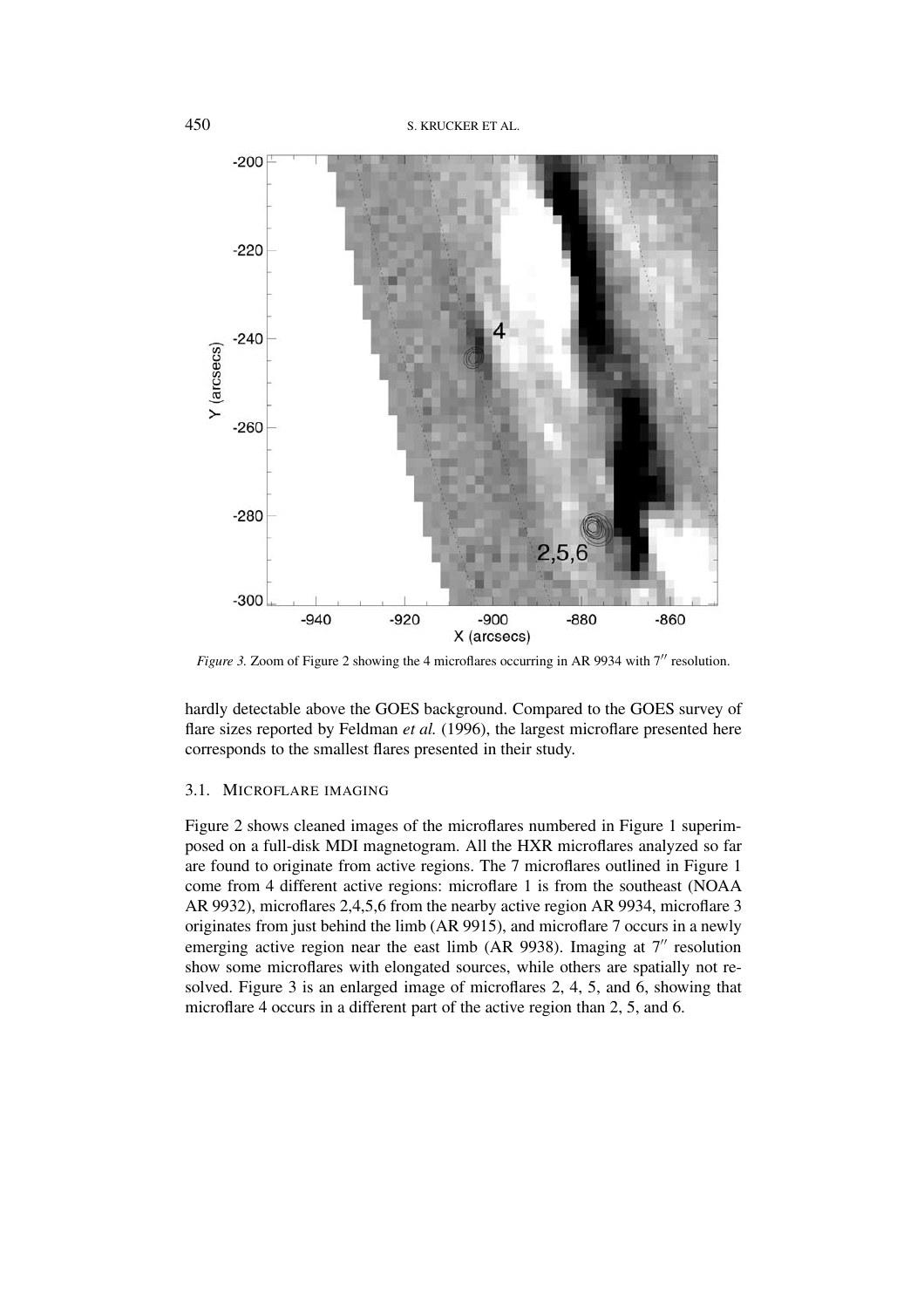

*Figure 4.* (a) *Top plot* shows the time series of the 3–8 keV and the 8–15 keV energy range that roughly correspond to the thermal and non-thermal energy regime. For a clearer representation, the 8–15 keV time profile is multiplied by a factor of 3. The *gray dotted and dashed lines* give the time intervals used for the fits shown below. (b) Spectra during the impulsive phase (shown shifted up by two decades) and the decay phase of the microflares labeled 1 to 3 in Figure 1. The impulsive phase is fitted with both a thermal and a non-thermal component, the decay phase with a thermal component only. For the behind-the-limb microflare (flare 3), a thermal alone fits the data well enough. The shown curves give the range fitted; values above  $\sim$  15 keV are dominated by noise.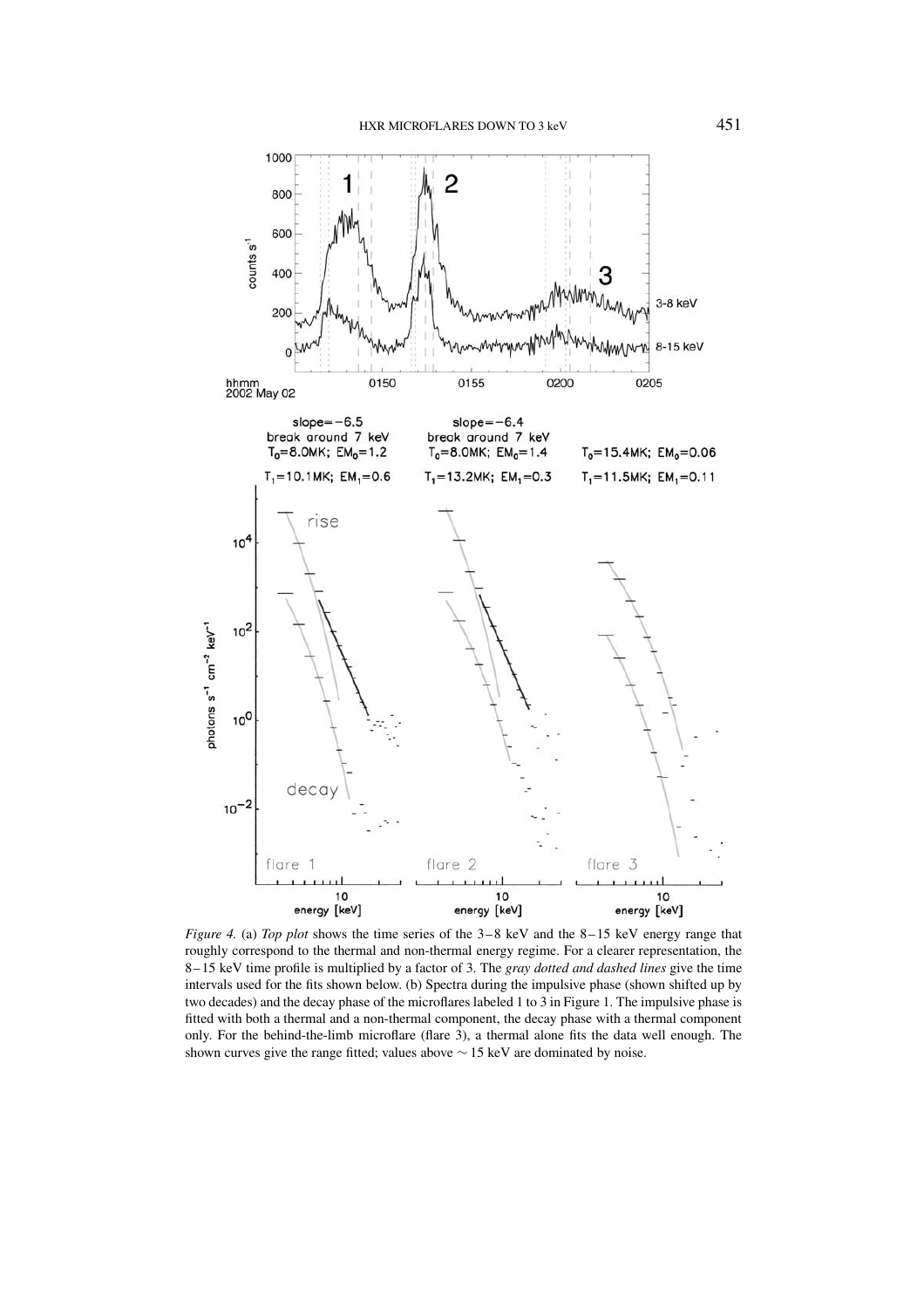

*Figure 5.* The spectra of microflares 1 and 2 are shown again, but the decay phase is fitted with both a thermal and a non-thermal component.

# 3.2. MICROFLARE ENERGY SPECTRA

As a preliminary analysis, spectral fits are performed separately to the impulsive phase and the decay phase of the microflares. Examples of spectra of the first three microflares are shown in Figure 3. A thermal fit alone cannot represent the data of microflares 1 and 2 during the impulsive phase, but a thermal plus a non-thermal power-law produces a good fit. The non-thermal power-law fit reveals steep spectra for the 2 May, 01:40–02:40 UT, time interval with exponents ranging from −5 to −8. These are much steeper values than what is generally observed for normal sized flares where the indices are often between  $-3$  and  $-4$ , and are somewhat steeper than the *>* 8 keV microflares (exponents of −3 to −7) reported by Lin, Feffer, and Schwartz (2001). The power laws extend to low energies and the best fit gives low energy cutoffs of around 7 keV for the two biggest microflares with best statistics. The smaller microflare 3 that occurs just behind the limb does not show a clear non-thermal component in the spectra and is best fitted with a thermal spectra only, suggesting that the non-thermal emission is occulted. The fitted temperatures of microflare 3 are rather high compared to the other 6 microflares. Since hotter flares are generally larger flares (e.g., Feldman *et al.*, 1996), this suggests that most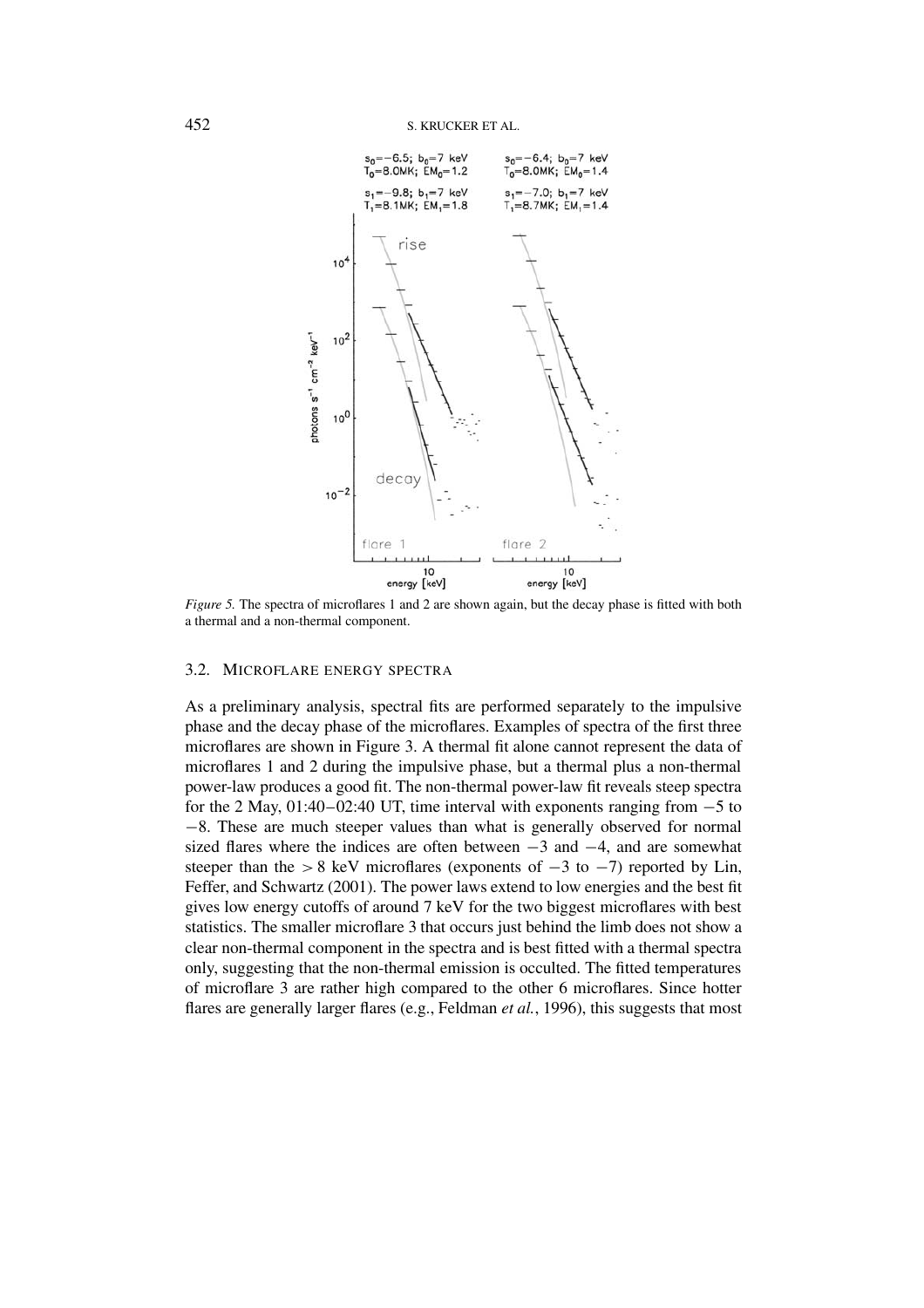of the microflare emission is occulted and that this microflare might be much larger than the A0.1 level observed by GOES.

The spectra of the decay phases do not show a picture as clear as the impulsive phase. Some events like microflare 1 are moderately well fitted with a thermal emission only, others like microflare 2 are better represented with a thermal plus a non-thermal fit (Figure 5). The thermal fit of microflare 2 alone does not represent the decay phase at 3 keV and above 10 keV (cf., Figure 4). This difference in the spectrum for these two microflares can also be seen in the uncalibrated time profiles above and below 8 keV (Figure 4, top, for calibrated time profiles see Benz and Grigis, 2002): Microflare 1 shows a typical impulsive onset above 8 keV and a more gradual onset at lower energies, reminiscent of the Neupert effect (Neupert, 1968), but for microflare 2, the time profile looks very similar in both energy ranges. Still, the emission below 8 keV has a slightly longer decay phase than above 8 keV. For the decay of microflare 1, the thermal plus non-thermal fit gives a very steep (and therefore questionable) power-law index close to  $-10$ , however, it does suggest some non-thermal HXR emission. The thermal fit alone gives a temperature around  $\sim$  8 MK for microflare 1 (Figure 5, left), but does not fit the emission at 3 keV or above 10 keV well.

## 3.3. MICROFLARE SEEN IN RHESSI AND TRACE

To place these HXR microflares in the context of lower temperature flare emission, a microflare occurring on 6 May 2002, 09:01 UT (Figure 6), which is comparable to the largest flare occurring in the 2 May time interval (GOES A8 level), is presented here. The RHESSI time profiles above and below 8 keV show two peaks about 2 minutes apart with the first peak harder than the second one. No TRACE overlap is available for the 2 May time interval except for the behind limb flare that did not show any enhanced emission in EUV (195 Å).

The 6 May microflare is compared with TRACE images in four different phases: (1) pre-flare phase, (2) rise to first peak, (3) main (second) peak, and (4) late in the decay phase. In EUV (195 Å) this event shows two bright spots flaring that are already visible in the pre-flare image. These 195  $\AA$  sources show a very similar time profile as in X-rays; with two peaks as well. The X-ray emission below 8 keV occurs between the two EUV spots, suggesting a hot loop in between. Above 8 keV, the X-ray image looks different with a strong source near the western EUV spot and a possible weaker source possibly related to the eastern EUV spot. The image above 8 keV is reconstructed with relatively low statistics and therefore is of lower quality. Still, the rise phase of this microflare can be interpreted as a single loop brightening with footpoints seen above 8 keV and the loop top seen at lower energies.

During the main peak of the event, the emission below and above 8 keV comes only from the loop. About 8 minutes after the rise phase, a very fine and slightly curved loop is seen with TRACE connecting the earlier flaring footpoints. The X-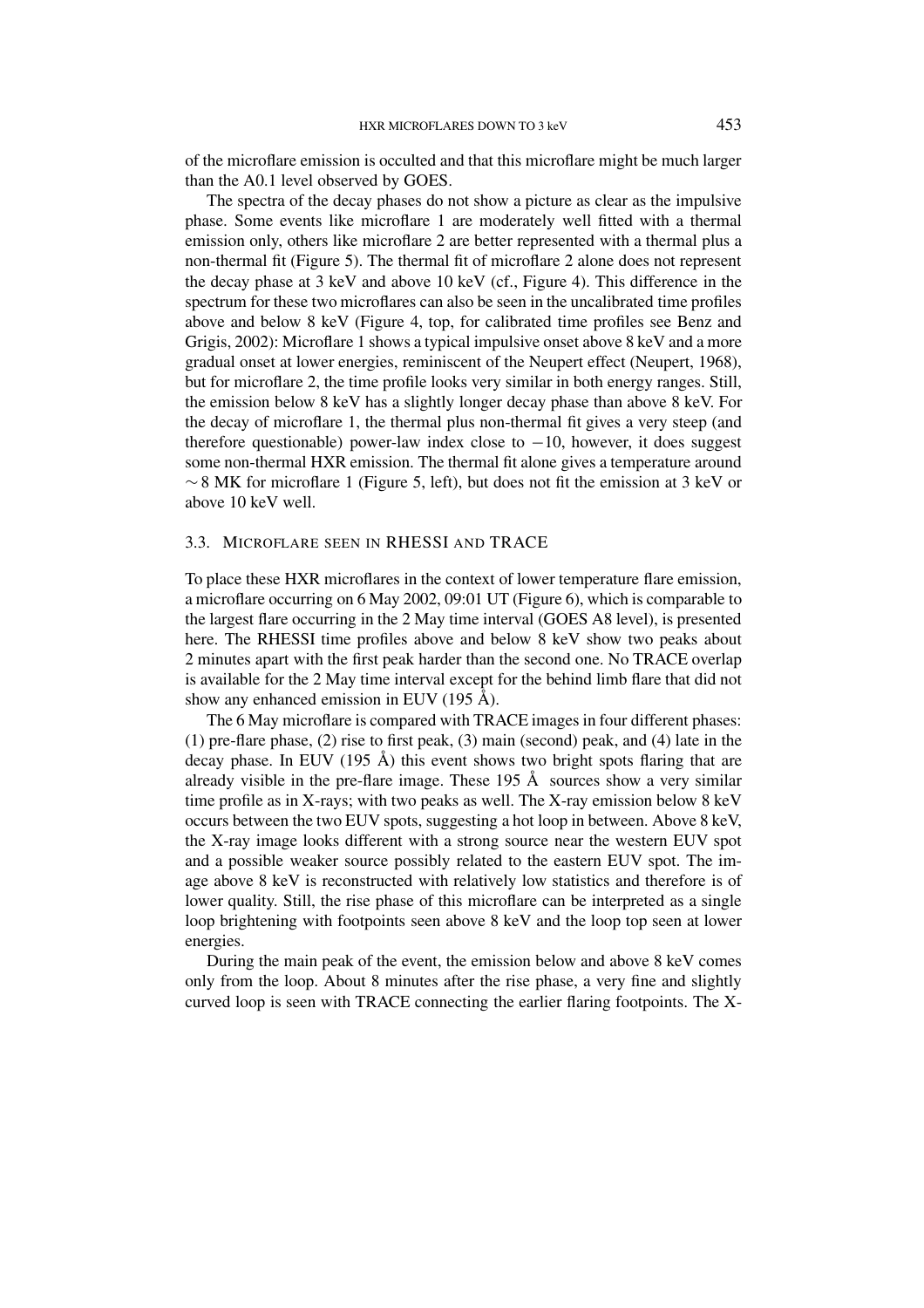

*Figure 6.* (a) *Top panel*: RHESSI time profiles below and above 8 keV are shown, with the integration times of the RHESSI images given by *dashed gray lines*; the *solid lines* give the time of the TRACE images. The time series above 8 keV is multiplied by a factor of 4 for a clearer representation. (b) *Lower panels* show RHESSI and TRACE observations of the microflare (GOES A8) occurring on 6 May, 09:01 UT. The images show TRACE 195 Å observations scaled to the maximum emission during the flare, superimposed are RHESSI X-ray contours (3–8 keV in *black*, 8–15 keV in *gray*; *white and red* in the color version on the CD-ROM). *Top left*: pre-event image. *Top right*: initial impulsive phase, note the different location of the 3–8 keV and 8–15 keV emission. *Bottom left*: image during main peak of the X-ray emission. *Bottom right*: later, a loop is seen with TRACE connecting the earlier flaring footpoints. The contours are 30, 50,70 90% except for the last time interval where only the 70 and 90% levels are shown.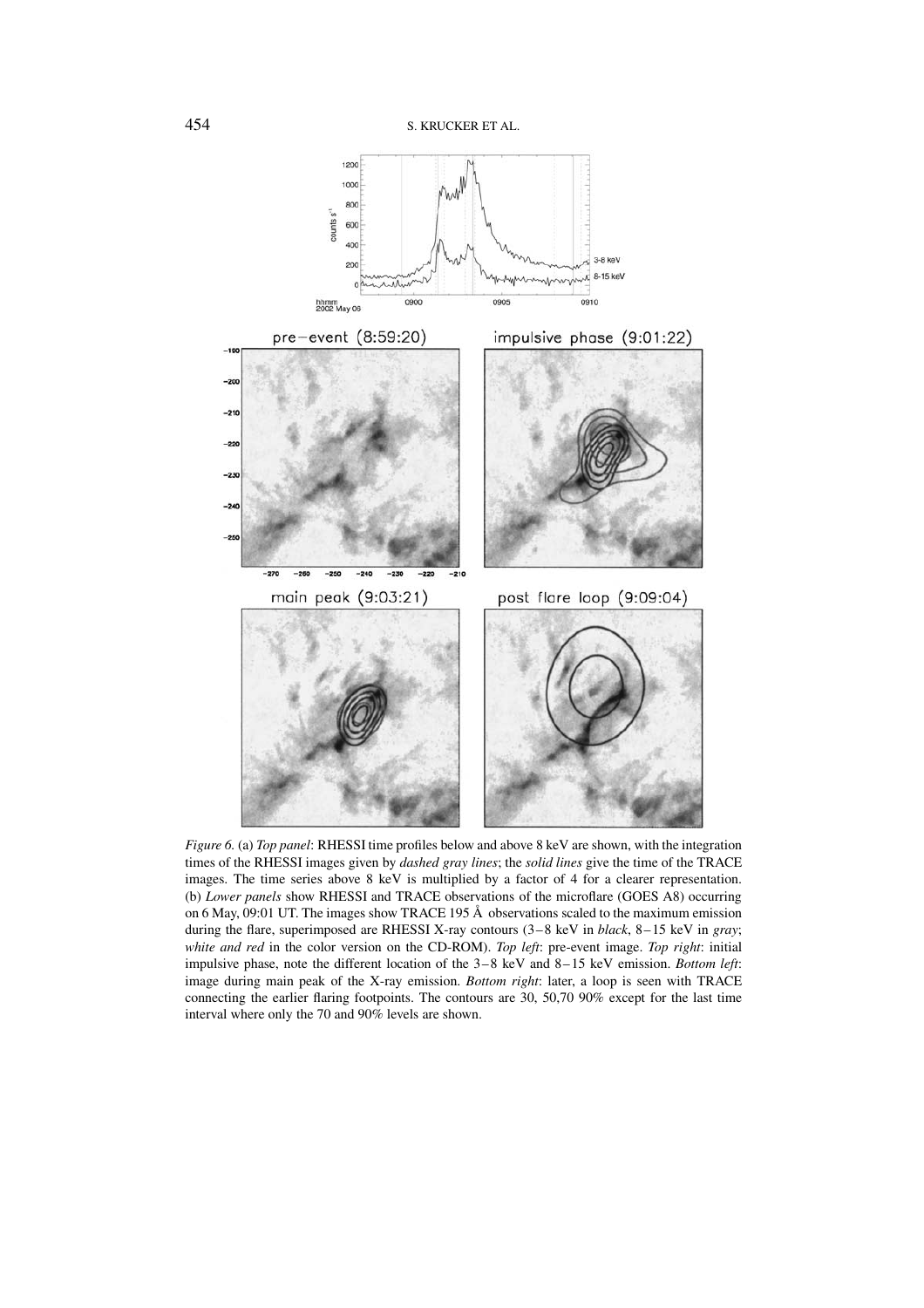ray emission seen with RHESSI at that time is extremely faint with the total flux in the source more than 100 times below the peak value. Using grids 7 (60 arc sec) and higher, the imaging shows a source slightly above the loop seen with TRACE. This is similar to what is observed with RHESSI in large flares (Gallagher *et al.*, 2002). We note here that the same region flares again just minutes after the microflare discussed here. In addition to the two flaring footpoints seen in EUV, much fainter brightenings occurring in the same active region are also observed, but their connection to the microflare is unclear and probably energetically unimportant.

#### **4. Discussion and Conclusions**

The microflares presented in this work can be interpreted as small flares: they occur in active regions, show non-thermal energy input as well as thermal heating with temperature and emission measure roughly following the relation found in flares (Feldman *et al.*, 1996). The main difference is that observed slopes of the nonthermal power-law spectra are steep with values between −5 to −8 whereas the spectra in normal flares are generally harder. These results are robust with respect to background subtraction while the thermal fit is much more sensitive and the given temperatures and emission measures are therefore preliminary. The non-thermal emission is observed to extend down to  $\sim$  7 keV, in some microflares possibly below. Recent RHESSI observations of large flares (Gallagher *et al.*, 2002; Krucker and Lin, 2002) report that non-thermal emission is seen down to about 10 keV; below that the thermal emission dominates. Since the energy spectra are steep, the total energy in non-thermal electrons required to produce the observed emission is strongly dependent on the lower energy cutoff  $E_0$  of the non-thermal spectrum and the power-law exponent,  $\gamma$ . The energy loss rate *P* of electrons above  $E_0$  is given by Brown (1971) and Lin (1974; see Lin, Feffer, and Schwartz, 2001, for corrected factors):

$$
P(>E_0) \sim E_0^{-(\gamma - 1)}.\tag{1}
$$

Hence, the knowledge of  $E_0$  is crucial. In earlier work with observations above 20–25 keV, the cutoff energy was often set to 25 keV (e.g., Crosby, Aschwanden, and Dennis, 1993). For regular flares, the use of 25 keV instead of 10 keV introduces a factor of  $\sim$  10. For the microflares present in this work, the factor is ∼ 500, since the spectra are steeper and *E*<sup>0</sup> smaller. Hence, the correction for smaller events seems to be larger. This could possibly change the flare frequency distribution published by Crosby, Aschwanden, and Dennis (1993) and lead to a re-evaluation of microflare contribution to coronal heating.

To obtain the total energy in energetic electrons, the non-thermal fit of the spectra was averaged over the rise phase of the event. Then Equation (1) is used to get the energy loss rate. By multiplying by the duration of the rise phase, a rough approximation of the total energy in energetic electrons can be derived. This does